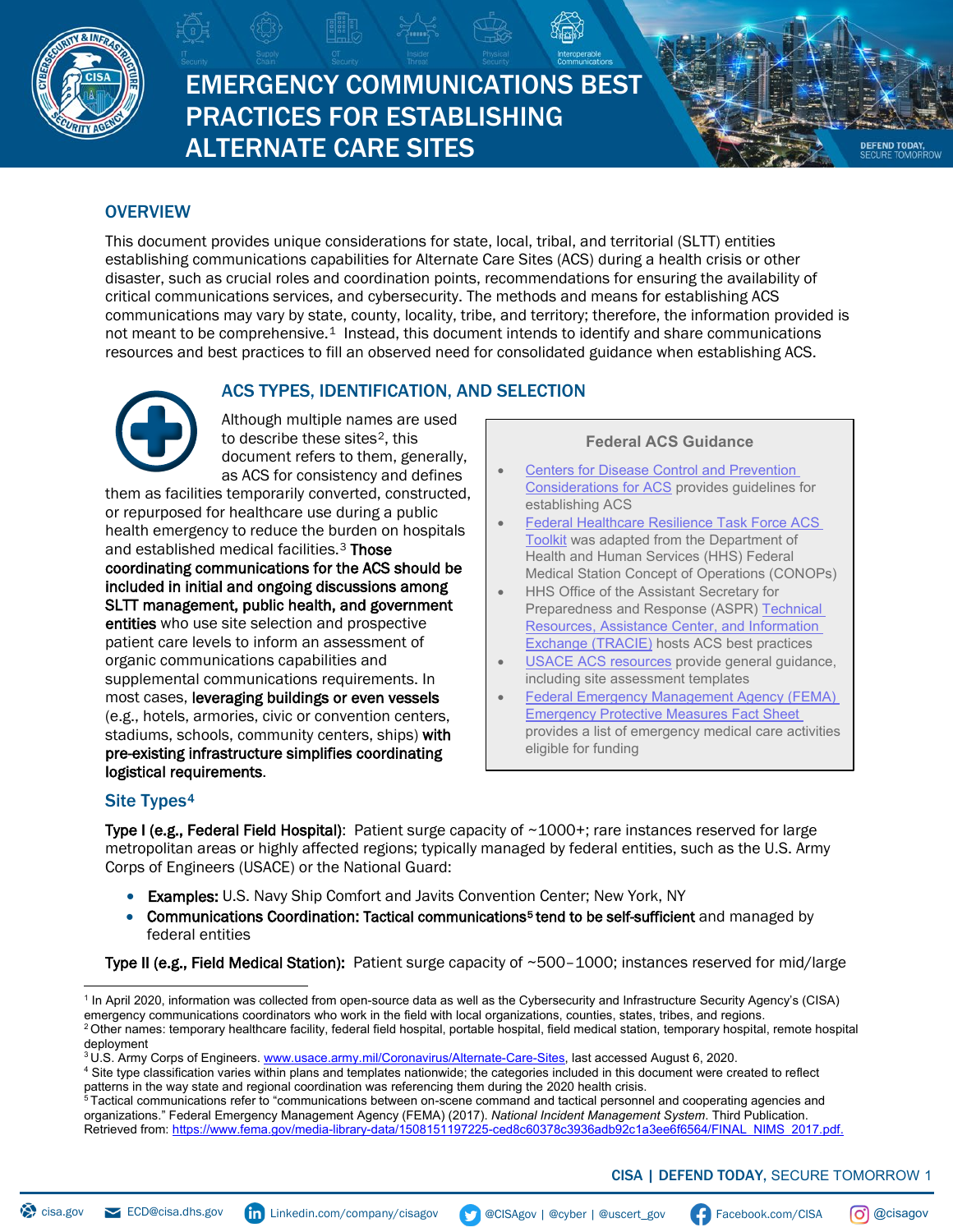urban/suburban areas or highly affected regions; often federally sponsored and supported, but executed through the state:

- Example: New Jersey Convention Center; Edison, NJ
- Communications Coordination: State-assisted telecommunications coordination with potential support from federal entities (e.g., survey, site selection, gap analysis); SLTT governments work with federal entities, such as the Federal Emergency Management Agency (FEMA), as required, to secure funding for their communications needs

Type III (e.g., Local ACS)<sup>[6](#page-1-0)</sup>: Patient surge capacity of ~500 or less; often deployed in smaller urban areas and suburban or rural communities; may be initiated by SLTT governments:

- **Examples:** Connecticut Task Force, appointed by the Governor, site assessments for ACS performed throughout the state (March 2020); Multiple Sites, CT
- Communications Coordination: SLTT governments may work in coordination with a federal entity to assist in site identification and often self-assess, deploy, and demobilize communications needs without further need for supplemental provision or management

#### COORDINATING AND OPERATIONALIZING SUCCESSFUL ACS COMMUNICATIONS

Early coordination and a better understanding of the longterm mission help define appropriate communications requirements from the beginning. Communications coordinators increase their likelihood of success by 1) leveraging existing plans; 2) knowing key points of coordination (both government and industry); 3) performing on-site assessments to anticipate immediate and long-term communications requirements; 4) knowing how to prioritize ACS services; and 5) identifying infrastructure and cybersecurity requirements and who will address those needs. The following sections provide additional information on following these best practices throughout ACS deployment and demobilization/decontamination.

Leveraging, Executing, and Revising Existing Plans

#### **Plans, Tools, and Templates**

Leveraging well-thought out guidance and templates can assist in the development of prescriptive ACS response plans. Whether faced with having to quickly establish an ACS without a pre-existing plan or building a plan during noncrisis times, the HHS ASPR [TRACIE portal](https://asprtracie.hhs.gov/) provides relevant resources and technical tools on:

- **Site Selection Matrices**
- SLTT Toolkits to Assist with Establishing ACS
- ACS Decision Frameworks
- ACS Lifecycle Concepts, Models, and Process Flowcharts
- ACS Sample Plans and Templates

Ideally, local or county governments considering deploying ACS have already written, employed, and exercised a CONOPs, or other operational plan, in coordination with their local, county, and state health departments that includes ACS considerations for when hospitals are overwhelmed. Often referred to as an ACS CONOPs Plan, this document not only considers unique characteristics of the area to properly identify and select a site location, provide adequate staffing and supply levels, and streamline operations, but reflects logistics and coordination communications and Information Technology (IT) requirements unique to a public health crisis. Information within an ACS CONOPs plan may include, but is

not limited to, potential event scenarios; surge response levels (including state or federal assistance or State Medical Response Team support); site types determined by scenario types; scope of patient care (level and type); site potentials and physical characteristics based on pre-event site assessments (e.g., location, size, layout, infrastructure and capabilities, security); population demographics and social vulnerabilities to the area; staffing recruitment and training needs; credentialing and patient-tracking processes; logistics operations and support (e.g., supply chain and equipment/support provision); site activation and support sequence; patient transportation needs; demobilization processes, and key points of contact.

Healthcare requirements during health crises are often unpredictable, potentially requiring those executing the plan to adapt operations as the event unfolds. Lessons learned should be recorded at various execution stages to ensure data on successes and challenges are documented and incorporated back into the plan following the event.

<span id="page-1-0"></span> $^6$  There is a greater need to provide best practices and guidance to smaller ACS as the communities standing up these facilities often draw from limited resources, require additional coordination with federal entities and service providers to supplement coverage in ad hoc ways, and are less likely to have recently updated and exercised CONOPs or operational plans across the community.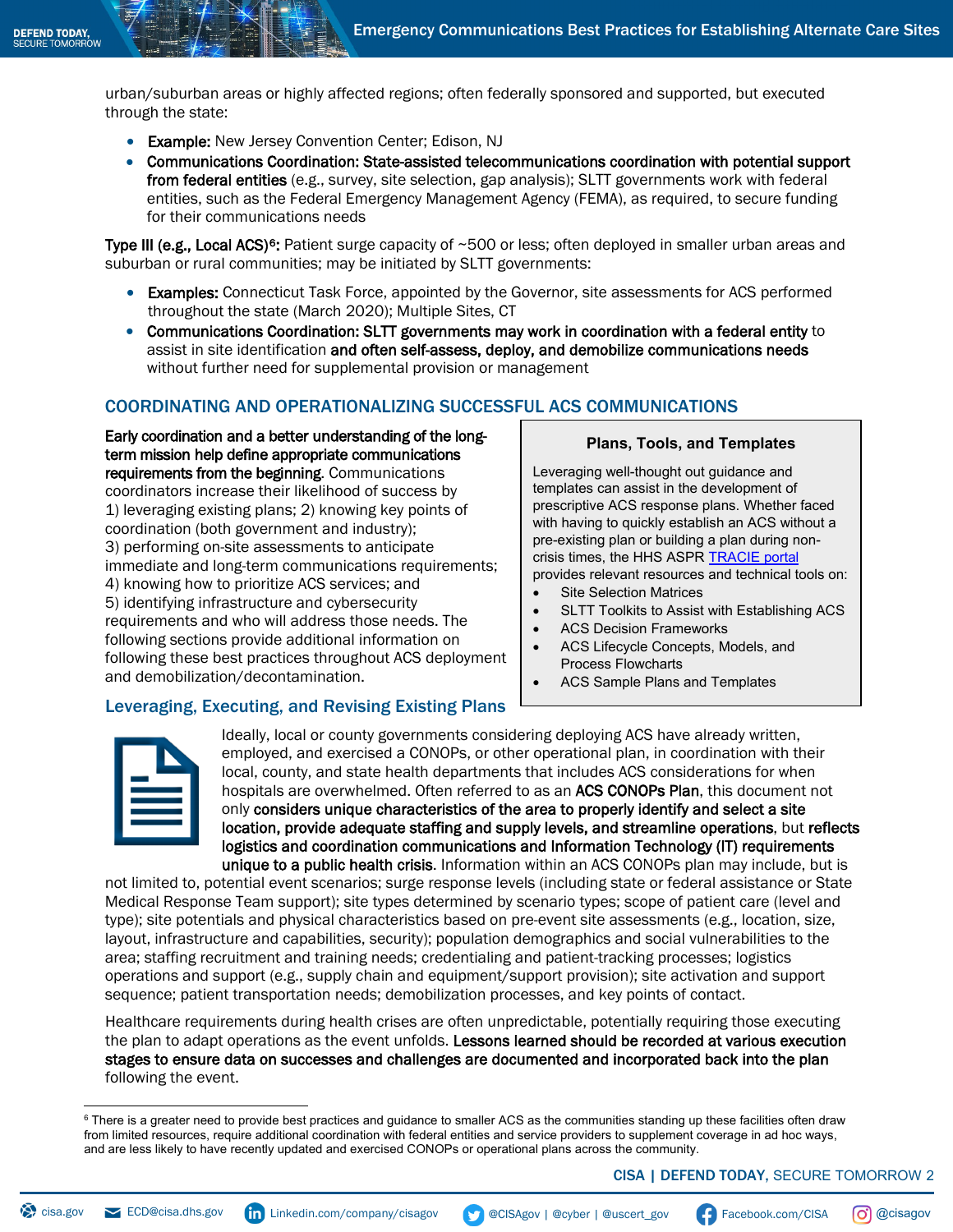# Key Roles and Sources of Coordination

Even in the wake of a major public health crisis, response efforts start at the community level. In almost every case, deploying ACS requires coordination across various institutions, disciplines, levels of government, and industry starting at the local or county levels to identify need, sponsors, patient care, facility requirements, and potential sites. Ideally, a Unified Command, as defined in the Incident Command System (ICS)[7](#page-2-0), will assist coordinating communications aspects of the public health crisis across jurisdictions, including ACS activation.

#### *Roles of Communication Unit Leaders (COMLs) and Information Technology Service Unit Leaders (ITSL) for Coordinating ACS*

COMLs and ITSLs bring value to ACS communications

# **COML Areas of Expertise**

To inform response and ACS deployment during a health crisis or other disaster, COMLs often have critical knowledge of:

- Local communications and systems
- Frequencies and spectrum
- Patching technologies
- Local topography
- System site locations
- SLTT communications plans
- Regional and local Tactical Interoperable Communications Plans, if available
- Communications and resource contacts
- ICS 300 level training

coordination and deployment and should be involved in coordinating ACS communications, when possible. A position within the ICS, COMLs develop plans for effective incident communications equipment and facilities use, manage communication equipment distribution, and coordinate installation and testing. A COML determines the appropriate communications requirements, including programming and deploying radios as well as mitigating interference. In many cases of local or county communications coordination for ACS, COMLs can conduct site assessments to identify communications capabilities, define the communications requirements, determine gaps, and coordinate deployment and demobilization of support and assets.

The ITSL has knowledge and expertise in IT, and is needed to provide information management, wired and wireless network requirements, cybersecurity, and application management in response to incidents, including Incident/Unified Command Post, Incident Communications Centers, Medical Control Operations Centers and various tactical operations centers, joint information center (JIC), staging areas, and field locations. The ITSL is able to fulfill critical needs for sufficient access to broadband data, applications, and systems for ACS.<sup>[8](#page-2-1)</sup>

#### *Other Key Coordination Points*

Emergency communications personnel from the local or county Emergency Operations Center (EOC) should consider maintaining regular contact with the following key personnel across all levels of government and between emergency management and healthcare entities to properly coordinate site selection, conduct assessments, develop requirements, and assist the operationalization and demobilization stages of ACS deployment:

- State EOC
- Emergency Support Function (ESF)-2 Lead
- ESF-8 Lead
- Statewide Interoperability Coordinator (SWIC)
- FEMA Regional Administrators
- Department of Health and Human Services (HHS) Regional Administrators
- **Emergency Medical** Services (EMS) Administrators and Medical Directors



- Hospital Medical Directors and Administrators
- ACS Operations Manager(s)
- Communications Industry/Private Sector Leads
- Cybersecurity and Infrastructure Security Agency (CISA)'s Regional Directors

# CISA | DEFEND TODAY, SECURE TOMORROW 3

-

<span id="page-2-0"></span><sup>&</sup>lt;sup>7</sup> In incidents involving multiple jurisdictions, a single jurisdiction with multiagency involvement, or multiple jurisdictions with multiagency involvement, Unified Command allows agencies with different legal, geographic, and functional authorities and responsibilities to work together effectively without affecting individual agency authority, responsibility, or accountability.

<span id="page-2-1"></span><sup>8</sup> Depending on how the ACS is used, COMLs and ITSLs may coordinate with SLTT public safety entities—potentially including EMS, 911 Centers or Public Safety Answering Points (PSAPs), and Emergency Communications Centers (ECCs)—to integrate new ACS communications capabilities and requirements into existing response and hospital transport plans. Inclusive staffing of critical personnel ensures the ACS is effective when establishing necessary capabilities, such as EMS patient transport communications or dispatch needs.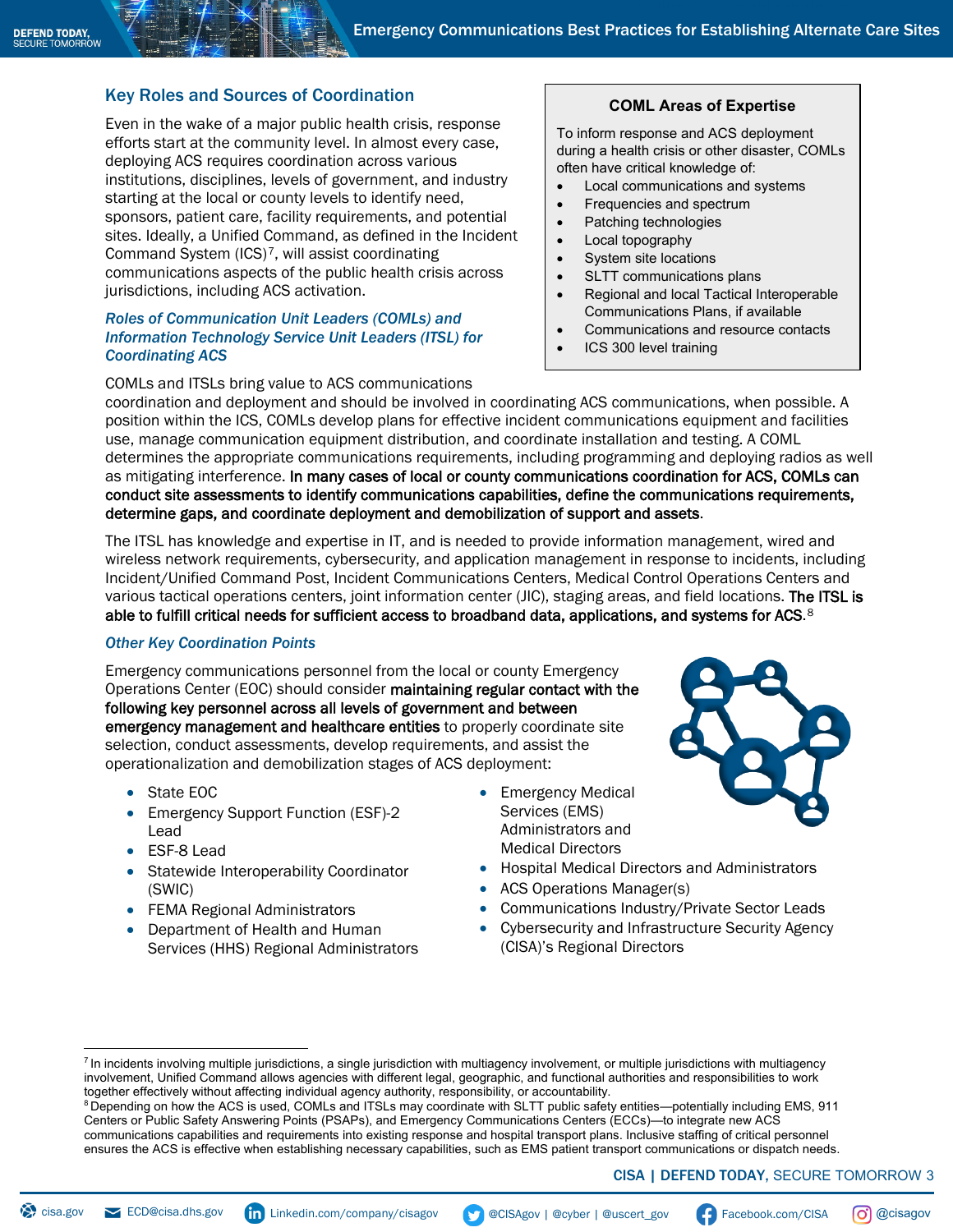### *Information Sharing Platforms during Health Crises*

Coordinating entities should use shared and trusted platforms as much as possible to exchange crucial information during public health crises.[9](#page-3-0) The following may be used to support critical information exchange during an event, ranging from cleared public information to information and coordination exchange relevant for incident and crisis management for ACS:

- [Centers for Disease Control and](https://emergency.cdc.gov/han/index.asp) [Prevention \(CDC\)'s Health Alert Network](https://emergency.cdc.gov/han/index.asp) Provides cleared, public health information alerts
- HHS Health Information Exchange [Supports secure exchange of clinica](https://www.healthit.gov/topic/health-it-and-health-information-exchange-basics/health-information-exchange)l information among different

information systems to support patient-centered care

• Homeland [Security Information Network](https://www.dhs.gov/homeland-security-information-network-hsin) Shares sensitive but unclassified information among the Department of Homeland Security's (DHS) federal, SLTT, and international partners

# Meeting ACS Mission Requirements: Assessments, Gap Analyses, and Resource Deployment



Following site selection, communications coordinators will need to reference existing plans and coordinate closely with the ACS Operations Manager to determine communications requirements. Next, an assessment will need to be performed of the site's existing capabilities as well as a gap analysis to identify the need for and availability of auxiliary capabilities and services. The following list is not comprehensive, but it may assist with initial steps to generate ACS communications requirements; achieve operable, interoperable, reliable, resilient, and secure ACS voice, video, and data needs; and mitigate disruptions to or shifts in service and capabilities.

#### Meeting ACS Mission Requirements during Site Identification, Selection<sup>[10](#page-3-1)</sup>, and Deployment

Communications coordinators should be included when identifying sites, determining opportunities to leverage existing infrastructure, and identifying additional need to meet coverage, capacity, coordination, and interoperability requirements:

- $\Box$  ACS type and scope of communications, including number and composition of coordinating entities (e.g., federal, SLTT)
- $\Box$  ACS configuration (i.e., for central ACS, consider needs for supplemental coverage; for multiple ACS throughout the area, consider interoperability needs of multiple systems across sponsor hospital and auxiliary sites)
- $\Box$  Scope of patient care, such as transient care (testing) or permanent (beds) and number being treated, potential duration of stay, and other factors influencing care (e.g., global vs. geographically-confined event; acute vs. non-acute care)
- $\Box$  Site characteristics, such as proximity to the sponsor hospital, size, configuration (e.g., placement/proximity of logistics offices to ACS dispatch or nursing subunits), accessibility, existing infrastructure, and layout
- $\Box$  ACS staffing requirements, such as communications methods and need for training and orientation on communications equipment use and procedures
- □ Integrated facility systems (e.g., power; heating, ventilation, and air conditioning; building security, cameras, and locking systems; sprinklers and alarms; generators)
- □ Patient transportation services (e.g., EMS, transportation services to/from sponsoring hospital or other ACS)
- □ On-site dispatch and operator services
- □ On-site security services or law enforcement presence
- $\Box$  IT and requirements for secure information and data entrance, storage, and transfer (e.g., patient, healthcare, and diagnostic portals; telemedicine; video teleconferencing)
- $\Box$  Communications providers and protocols (early consultation to meet mission requirements)

<span id="page-3-0"></span> $^\mathrm{9}$  States and localities are using a variety of platforms to coordinate resources and share information. For instance, 911, PSAPs, and ECCs may use Computer Aided Dispatch (CAD) systems to coordinate law enforcement, fire, and EMS resources and response. Also, in large metropolitan areas, EMS may employ city, county, or region-wide hospital status systems that may integrate with the CAD to indicate the status of a hospital, or services/capabilities of that hospital and their present status.

<span id="page-3-1"></span> $10$  Site identification is the process of identifying potential sites whereas selection processes require a comparison across options to choose the most appropriate facility to meet ACS mission requirements, including communications.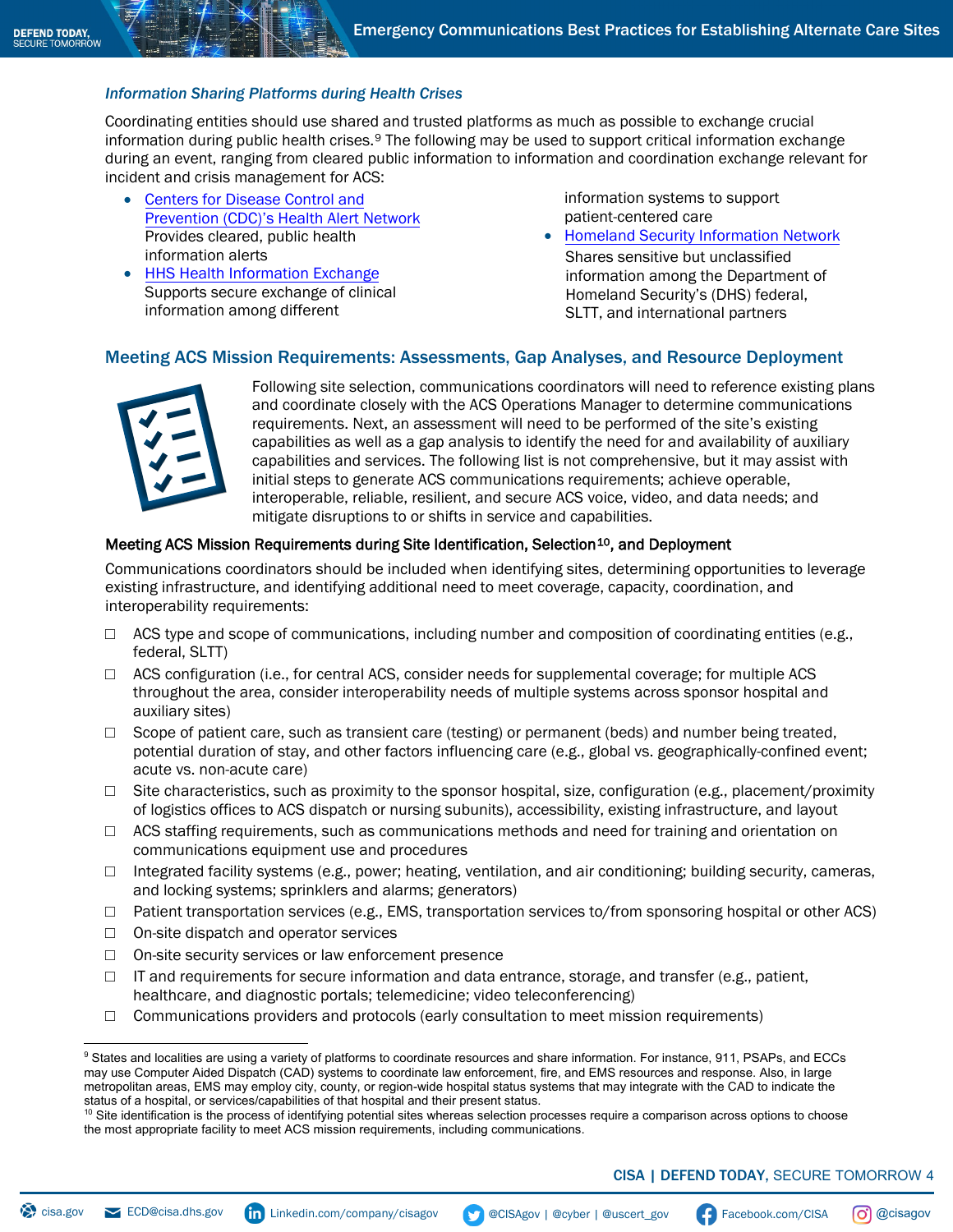ACS communications should meet nationwide emergency communications standards, with considerations for how to successfully plan for and deploy operable, interoperable, reliable, resilient, secure, scalable, and redundant capabilities and systems.<sup>11</sup> Following a determination of ACS requirements, communications coordinators should assess existing ACS communications and IT infrastructure, coverage, and capabilities for voice, video, and data to meet mission needs.

#### **Operability**

Ability to provide and maintain reliable communications functionality throughout the area of responsibility

#### Interoperability

Ability of emergency response providers and relevant government officials to communicate across jurisdictions, disciplines, and levels of government as needed and as authorized

# Reliability

Ability to function in any type of incident, regardless of cause, size, location, or complexity

#### Resiliency

Ability to perform despite damaged or lost infrastructure

# **Security**

Incorporating data, network, and systems protection best practices into incident communications and data sharing in compliance with data protection and privacy laws

If there are gaps in coverage or capabilities, communications coordinators should reach to their communications equipment and technology reserves, mutual aid partners, service providers and vendors, and the state or territory to supplement coverage and capacity for ACS voice, video, and data needs. If the ACS is in a remote or rural area or public safety resources are unable to supplement coverage, coordinating entities may need to deploy transportable solutions (e.g., cell-on-wheels, cell-on-light-truck, man-portable cellular systems). When selecting and deploying solutions to support or augment the network, coordinating entities should consider necessary requirements for range of communications reception, configuration set-up to accommodate anticipated number of simultaneous users, necessary primary and backup power sources (e.g., primary source and back-up generators), processes for adding mobile devices to the network, needs for additional equipment, and the size and placement of the deployable device. In some circumstances, federal assistance is available to states, territories, and tribes through the **FEMA's Disaster Emergency Communications (DEC)** [Mobile Emergency Response Support \(MERS\).](https://www.fema.gov/disaster-emergency-communications)

ACS systems will also need preemption and prioritization to ensure that the site's vital voice, video, and data circuits and other telecommunications services receive priority treatment and are able to connect[. Priority Telecommunications Services \(PTS\)](https://www.cisa.gov/pts) provide essential provisioning for ACS requiring installation of new services. More information on how to request installation or restoration of services for deploying initial ACS capabilities is provided on *Page 7*.

In addition to ensuring ACS communications interoperate with the sponsoring hospital's systems and/or patient/hospital portals, considerations need to be made for securely entering, storing, and transferring sensitive information. Those coordinating ACS communications should work with IT and security personnel, such as the ITSL, to incorporate data (e.g., patient data, personally identifiable information, e-personal health information), network, and systems protection best practices and compliance with data protection and privacy laws, such as the 1996 Health Insurance Portability and Accountability Act (often referred to as HIPAA). Considerations should be made to determine who will implement and manage secure ACS system and data transfer. Cybersecurity resources for ACS systems needed to support data entry, storage, and transfer are on *Page 8.*

#### **Interacting with Service Providers when Planning Communications for the ACS**

- Confirm the service provider of the chosen facility immediately following site identification to assess the facility's capabilities and coordinate service augmentation to meet ACS communications requirements; identify service gaps and coordinate additional coverage options with the vendor point of contact
- Leverage pre-existing relationships with service providers and vendors and keep close coordination with them on the need to prioritize restoration and provisioning services for the facility
- Determine vulnerabilities to capabilities and confirm contingency plans and support for redundant systems with vendors

<span id="page-4-0"></span><sup>11</sup> FEMA's National Incident Management System (NIMS) has established these as standard communications system features.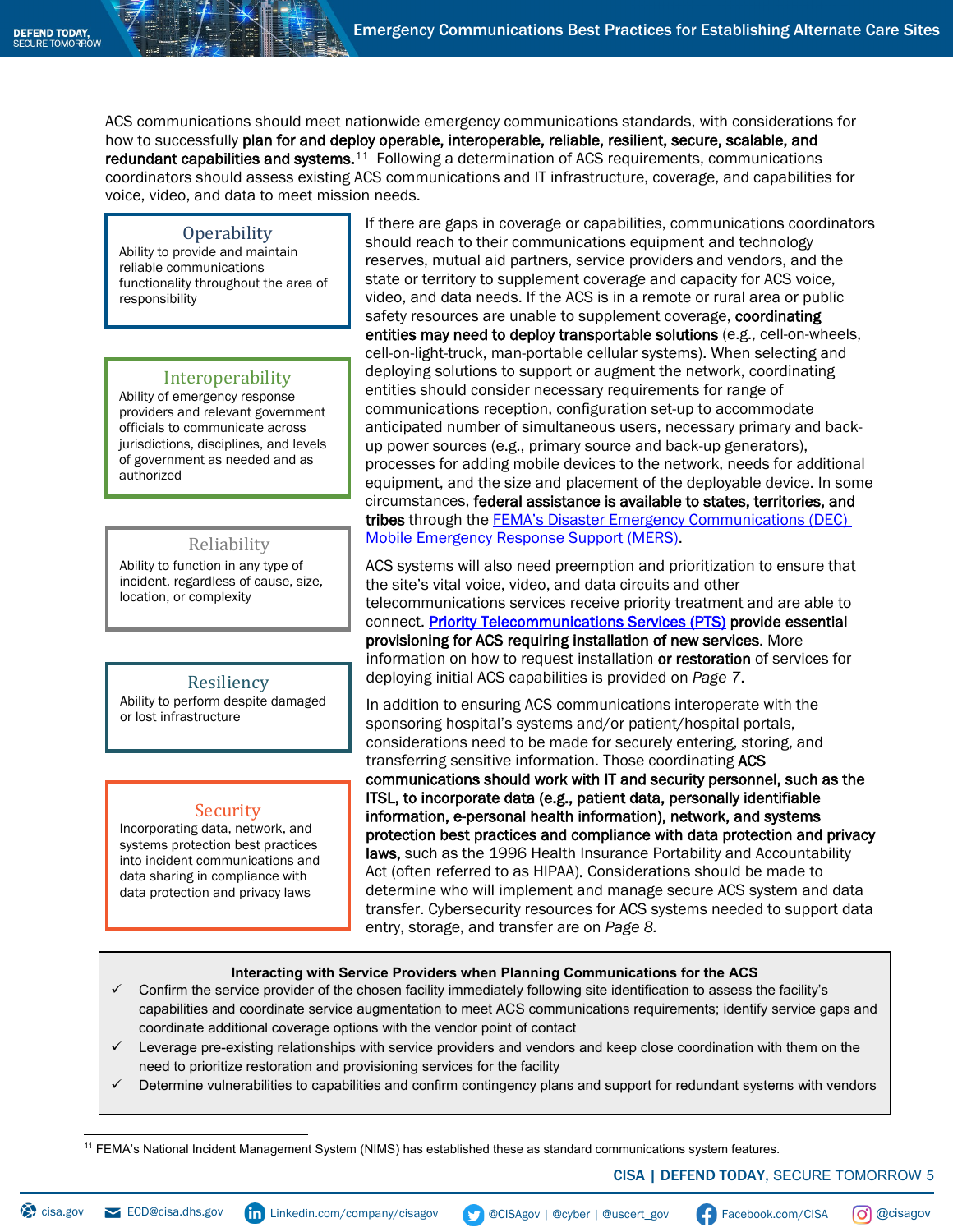

Military Sealift Command Hospital Ship USNS Comfort (T-AH 20), originally deployed on March 30, 2020, as an overflow hospital for non-COVID patients, was converted to a COVID treatment facility shortly after due to changing mission priorities; however, it was left virtually unused due to the establishment of the ACS at Javits Convention Center and was redeployed after three weeks. Credit: U.S. Navy

ACS Functional Shift - Health crises and other disasters change the way we interact and the actions we take, especially as a result of social distancing and quarantine and isolation policies. These changes may decrease risky behaviors among the masses, potentially reducing the need to treat an overflow of *non-afflicted patients*. However, increased demand for treating *afflicted patients* may overwhelm primary-care facilities

# Anticipating Changes to Mission

Communications should be planned and executed to meet identified mission requirements with the caveat that changes in requirements are likely and planning and execution must be agile. Social and environmental factors may require the ACS to expand or reduce services, change the mission, or resolve unanticipated disruptions in service. Therefore, those coordinating communications should consider challenges and solutions to ensure the scalability and redundancy of ACS communications systems.

 $ACS$  Expansion<sup>12</sup> – Initial coordination and site assessments account for a certain patient capacity. If the area's patient load suddenly increases, the facility may need to expand its functional capacity and coverage, assuming space allows.

### Expect the Unexpected



Those coordinating ACS communications should include contingencies in ACS deployment plans to anticipate potential need for scaling communications, mid-operation, such as increases in bandwidth for one- or two-way telehealth services or video teleconferencing

within a short timeframe, requiring an ACS to treat those affected by the crisis or disaster instead. Shifts in treatment often result in changes to the facility's function, and thus, its communications requirements.

ACS Disruption - Assessments and requirements determination phases should consider strategies for ensuring reliable and redundant ACS communications and service restoration. If the nation is experiencing a health crisis during, or approaching, a natural hazards season (e.g., floods, inclement weather, fire, hurricane), especially in geographically susceptible regions, the likelihood of service disruption or outages increases significantly.

# **Reliable and Redundant Systems**

What happens when the primary ACS communications system goes down? The effectiveness and functionality of the facility may become compromised, potentially endangering patients and personnel. Therefore, those coordinating and standing up communications should consider system requirements and redundant capacities, including:



- Wired telephone capabilities
- Cellular capabilities
- Two-way radios
- Amateur radios
- Deployable sites to add coverage/capacity
- Satellite telephones
- Wired data services
- Alternative power systems

Communications coordinators should **revisit and understand existing contingency plans when performing ACS facility assessments and determining communications requirements, and adapt them**, as needed, to account for alternate communications capabilities and procedures in the event of an outage or need for expansion.

<span id="page-5-0"></span> $12$  Considerations should also be made to potentially reduce ACS operations, and thus communications requirements, if the facility's actual patient numbers are significantly under original capacity estimates.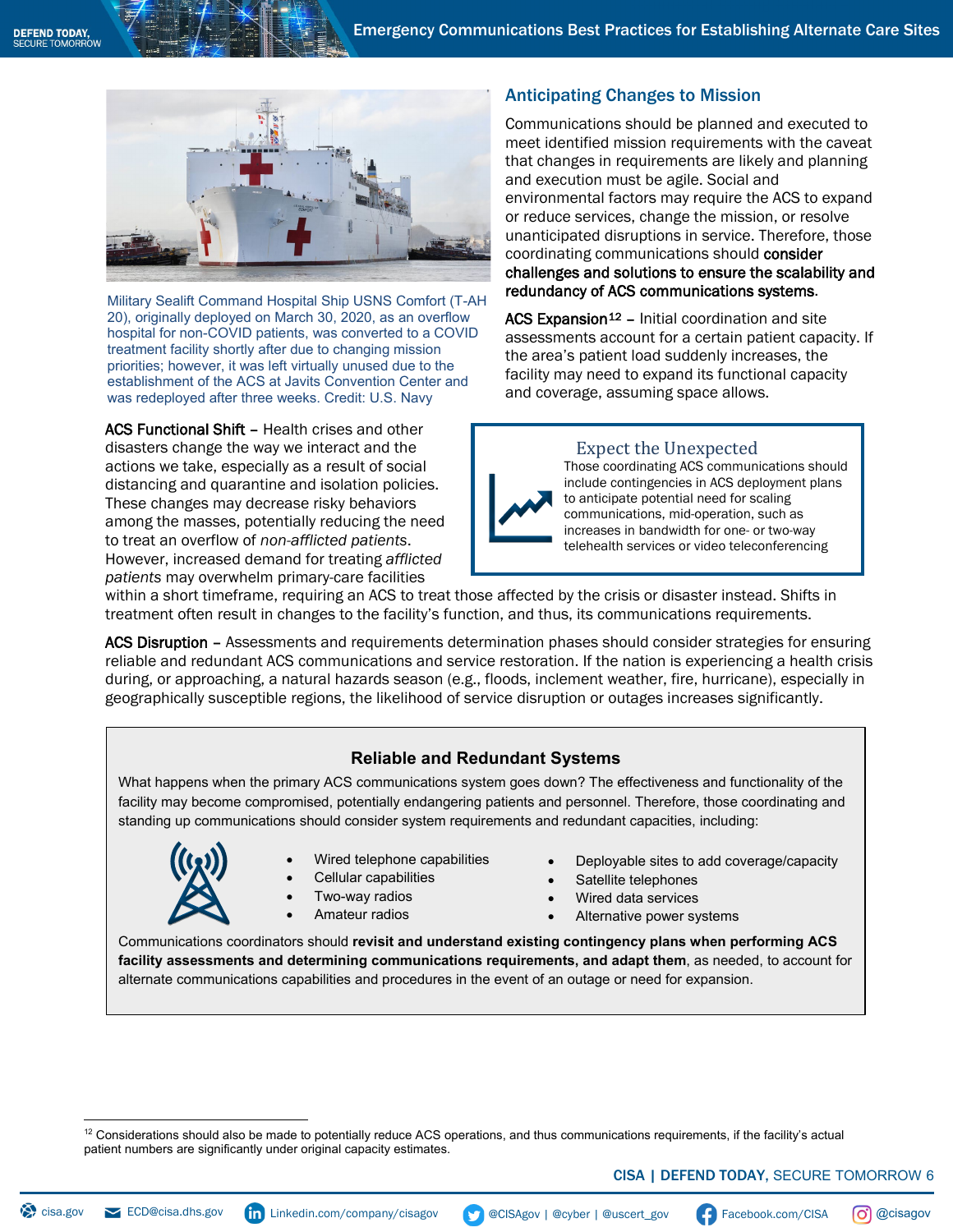

### **Telecommunications Service Priority Program**



The Telecommunications Service Priority (TSP) program authorizes national security and emergency preparedness (NS/EP) organizations to receive priority treatment for vital voice and data circuits. The TSP program provides service vendors a Federal Communications Commission (FCC) mandate to prioritize requests by identifying those services critical to NS/EP.

There are two primary uses for TSP: **provisioning** of new services and **restoring** existing services. **TSP provisioning services are particularly relevant to standing up an ACS** as they provide priority installation of new voice and data circuits. When circumstances require installation of a new telecommunications service faster than a service vendor's normal processes allow, an organization may request provisioning priority. This can be an immediate installation following an emergency or an installation by a specific date, also known as essential provisioning. These simplified steps show the basic process for requesting provisioning priority:

- 1. Call the Priority Telecommunications Service (PTS) Center for instructions on how to submit the request
- 2. CISA will provide a TSP Authorization Code for each service or circuit to be installed, which will be provided to the service provider and then given to the service vendor
- 3. The vendor will confirm receipt of the TSP Authorization Code(s) with the TSP Program Office

Those coordinating ACS communications should also **check the enrollment of the sponsor hospital and confirm extension of TSP restoration services to its auxiliary facilities**. TSP Authorization Codes are valid for three years. The FCC requires all users revalidate their requirement for TSP every three years before expiration. Users should be aware that TSP restoration priorities must be requested and assigned before a service outage occurs.

For more information on TSP, please visit the CISA web site at<https://www.cisa.gov/tsp> or contact the PTS Center toll free at 866-627-2255, 703-676-2255, or via email at [support@priority-info.com.](mailto:support@priority-info.com)

# ADDITIONAL CONSIDERATIONS FOR DECONTAMINATION AND DEMOBILIZATION

ACS communications operations should consider protocols for cleaning and disinfecting equipment, to include detailed guidance on frequency and cleaning/disinfecting procedures. Equipment and surfaces should be cleaned and disinfected as soon as possible after a known exposure; "high touch" surfaces and issued handheld equipment should be cleaned and disinfected before each shift or following each person's use. For more information, please refer to *[CISA's Guidelines for 911 Centers: Pandemic Cleaning and Disinfecting.](https://www.cisa.gov/emergency-communications-pandemic-guidelines)*

In anticipation of a decreased need for ACS as the public health need diminishes, those coordinating, managing, and operating ACS communications should implement a demobilization plan—ideally developed well in advance of the demobilization phase—including establishing a threshold for when demobilization will occur with ACS Operations Managers. Once demobilization determination has been made, the following steps should be taken:

- $\square$  Ensure equipment is decontaminated in accordance with manufacturer guidelines, [CDC guidance,](https://www.cdc.gov/coronavirus/2019-ncov/community/disinfecting-building-facility.html) and [recommendations coming out of the United States Environmental Protection Agency](https://www.epa.gov/pesticide-registration/list-n-disinfectants-use-against-sars-cov-2) regarding cleaning solutions, application methods, contact time, and surface use (i.e. particular surfaces require specific solutions) and conduct necessary maintenance
- $\Box$  Restore facility to its normal operating condition, including cleaning and disinfecting equipment or supplies utilized for the ACS mission
- $\Box$  Return equipment/supplies to regular location; conduct an inventory, and restock any depleted supplies
- $\Box$  Reassign staff according to current identified staffing needs in the jurisdiction
- □ Conduct an after-action review and collect lessons learned
- $\Box$  Review and update existing ACS communications plans, CONOPs plans, and pandemic plans, as necessary